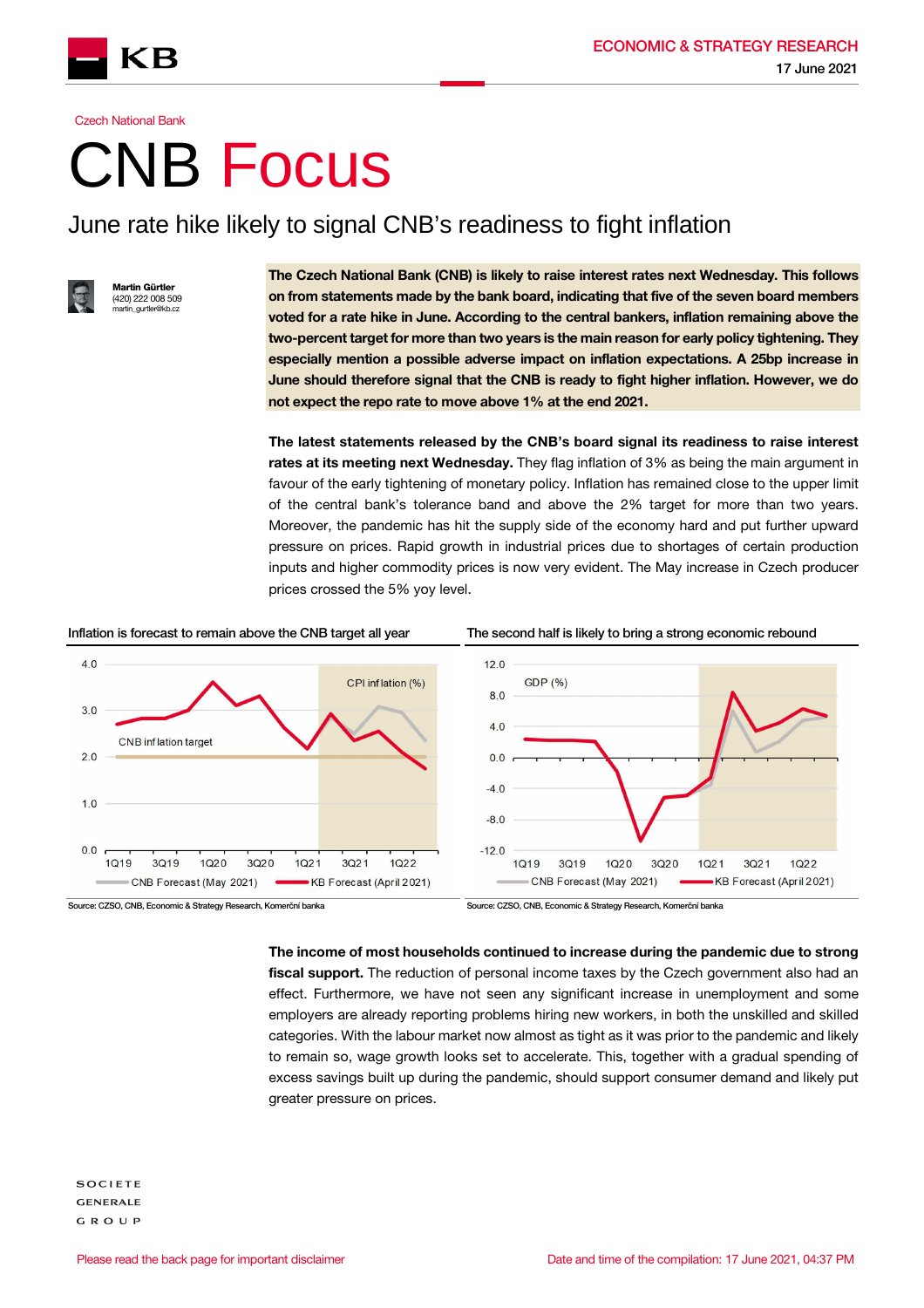The central bankers are thus worried that inflation hovering above their target for longer could jeopardise the anchoring of inflation expectations. Indeed, a prolonged rise in consumer prices of around 3% could confirm that sellers of goods and services should increase their prices by more than the 2% targeted by the central bank. In each of its communications, the CNB has emphasised that its principal and legal mandate is to ensure price stability. It is therefore likely that the primary objective of the June interest rate hike will be to send a signal that the bank is prepared to supplement its current hawkish rhetoric with real action and that it is determined to get inflation back to 2%. While consumer price developments over the coming months look uncertain, the risk is that higher inflation will persist.

Based on the above, we are adjusting our forecast for the first rate hike and now expect it to be announced at the CNB's June meeting next week. The economic arguments favouring gradual policy tightening this year remain the same – see our previous research here https://bit.ly/2TwfNfj. The shift in the first hike from August to June is thus solely based on the board's statements declaring the necessity of acting quickly to send a signal of its readiness to fight higher inflation. However, we still think the first increase in the key repo rate will be of 25bp. The fact that this is likely to occur about a month earlier than we previously expected should not significantly affect our economic scenario. This underlines the signalling role of the June hike.

The difference between raising interest rates for the first time in June or August remains very subtle. There is therefore a large risk to our rate forecast. Given the available statements from the board members, we expect five of the seven board members to vote for a rate hike in June, namely Governor Rusnok, Vice-Governors Mora and Nidetzký, and Board Members Benda and Holub are likely to prefer higher interest rates. On the other hand, Board Members Dědek and Michl are likely to vote for ongoing rate stability.



Source: CNB, Economic & Strategy Research, Komerční banka Source: CNB, Economic & Strategy Research, Komerční banka

We do not think the June rate hike will significantly accelerate the pace of policy tightening over the rest of the year. We expect one or two further hikes in 2H21 which still means the key repo rate should not exceed 1% at the end of the year. The continued strengthening of the Czech koruna, which we expect to be below EUR/CZK25 at end-2021, should remove some pressure on interest rates. Rate increases are also likely to be held back by the risk of the emergence of new COVID variants that could be more resistant to the available vaccines.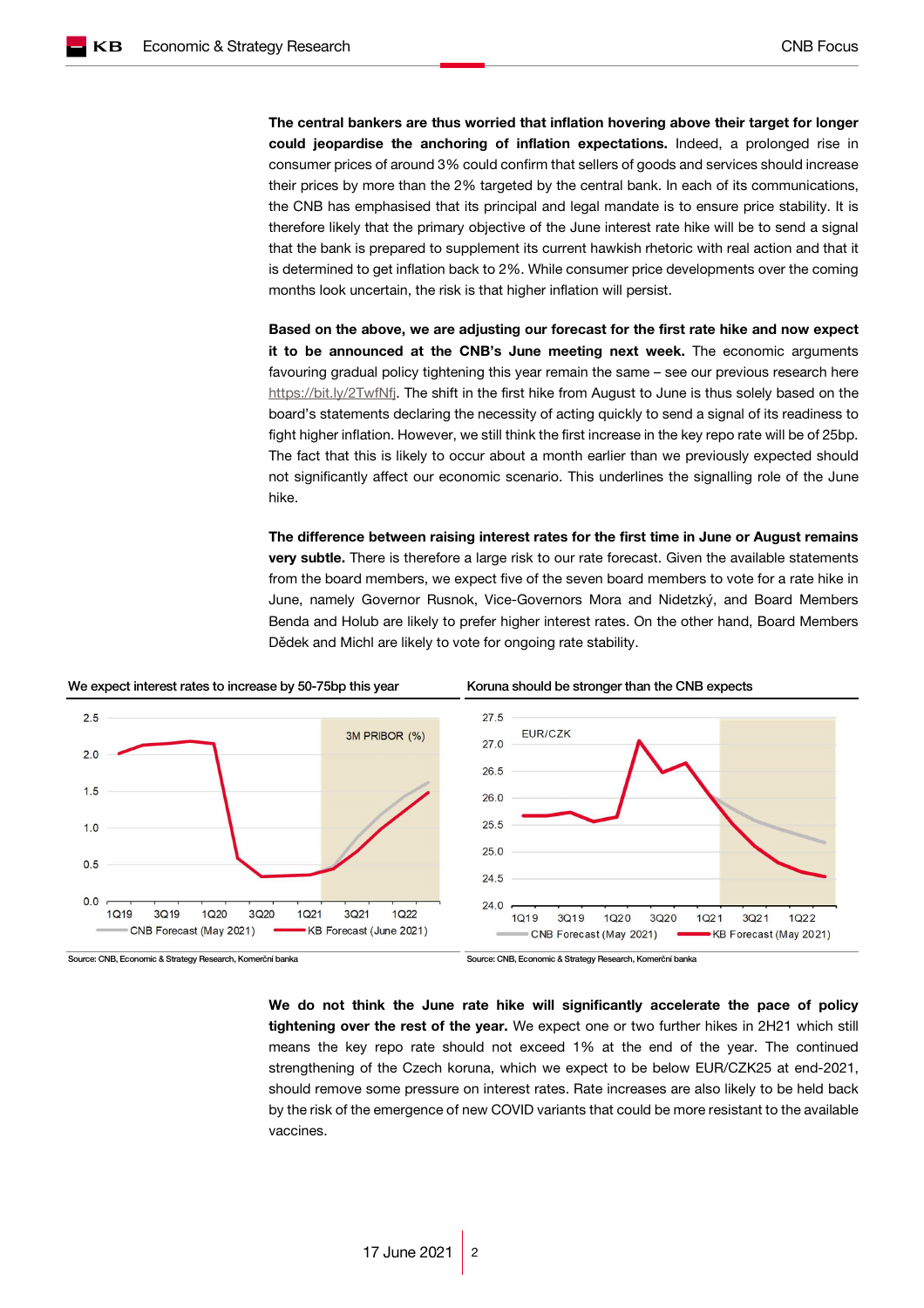